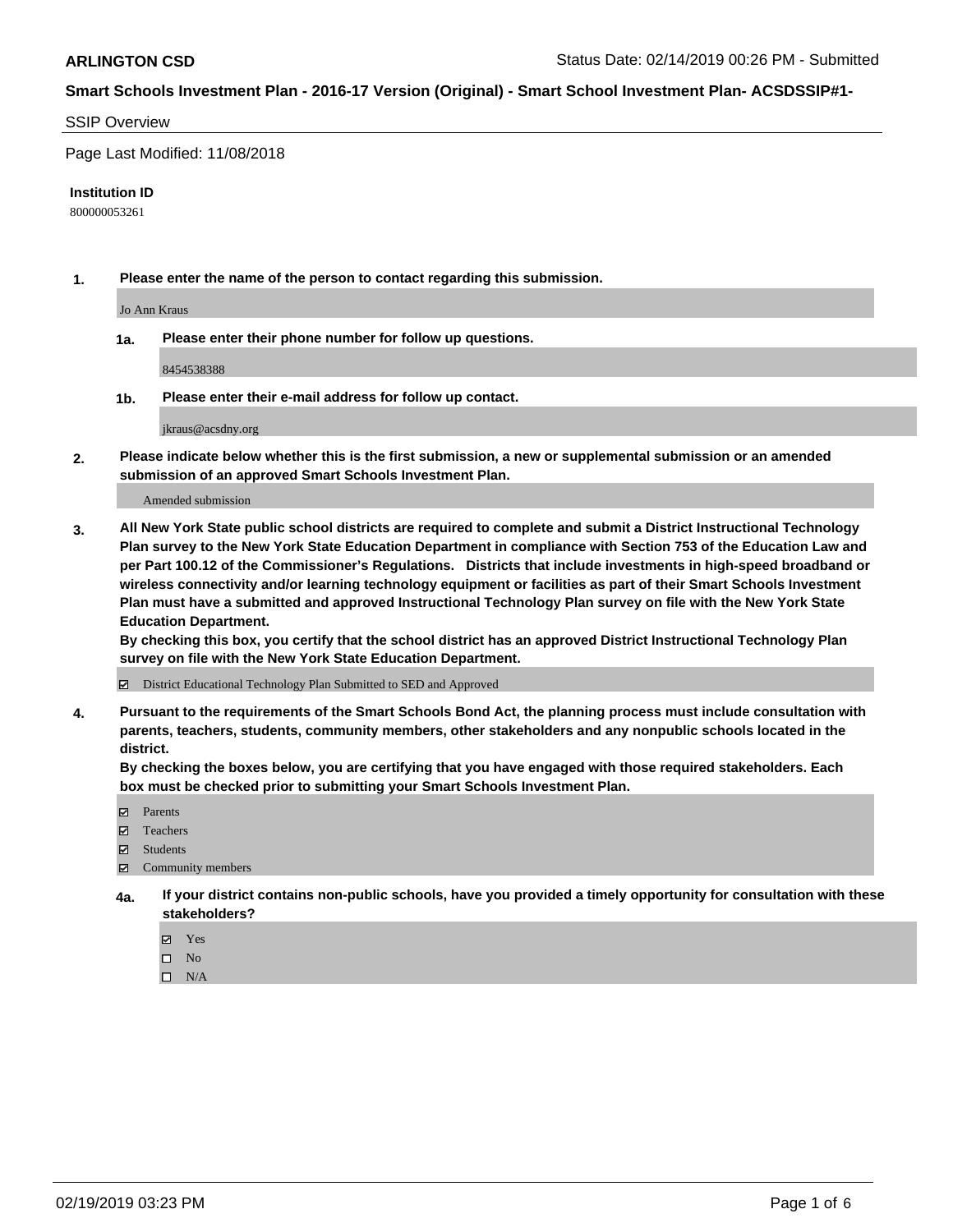#### SSIP Overview

Page Last Modified: 11/08/2018

#### **5. Certify that the following required steps have taken place by checking the boxes below: Each box must be checked prior to submitting your Smart Schools Investment Plan.**

- The district developed and the school board approved a preliminary Smart Schools Investment Plan.
- $\boxtimes$  The preliminary plan was posted on the district website for at least 30 days. The district included an address to which any written comments on the plan should be sent.
- $\boxtimes$  The school board conducted a hearing that enabled stakeholders to respond to the preliminary plan. This hearing may have occured as part of a normal Board meeting, but adequate notice of the event must have been provided through local media and the district website for at least two weeks prior to the meeting.
- The district prepared a final plan for school board approval and such plan has been approved by the school board.
- $\boxtimes$  The final proposed plan that has been submitted has been posted on the district's website.
- **5a. Please upload the proposed Smart Schools Investment Plan (SSIP) that was posted on the district's website, along with any supporting materials. Note that this should be different than your recently submitted Educational Technology Survey. The Final SSIP, as approved by the School Board, should also be posted on the website and remain there during the course of the projects contained therein.**

ACSDSSIP #1 -6-29-16 revised.pdf ACSD BOE Approved Final Smart Schools Investment Plan.pdf ACSD Preliminary Smart Schools Investment Plan.pdf

**5b. Enter the webpage address where the final Smart Schools Investment Plan is posted. The Plan should remain posted for the life of the included projects.**

https://www.arlingtonschools.org/Page/16501

**6. Please enter an estimate of the total number of students and staff that will benefit from this Smart Schools Investment Plan based on the cumulative projects submitted to date.**

8,459

**7. An LEA/School District may partner with one or more other LEA/School Districts to form a consortium to pool Smart Schools Bond Act funds for a project that meets all other Smart School Bond Act requirements. Each school district participating in the consortium will need to file an approved Smart Schools Investment Plan for the project and submit a signed Memorandum of Understanding that sets forth the details of the consortium including the roles of each respective district.**

 $\Box$  The district plans to participate in a consortium to partner with other school district(s) to implement a Smart Schools project.

**8. Please enter the name and 6-digit SED Code for each LEA/School District participating in the Consortium.**

| <b>Partner LEA/District</b> | <b>ISED BEDS Code</b> |
|-----------------------------|-----------------------|
| (No Response)               | (No Response)         |

**9. Please upload a signed Memorandum of Understanding with all of the participating Consortium partners.**

(No Response)

**10. Your district's Smart Schools Bond Act Allocation is:**

\$5,218,541

**11. Enter the budget sub-allocations by category that you are submitting for approval at this time. If you are not budgeting SSBA funds for a category, please enter 0 (zero.) If the value entered is \$0, you will not be required to complete that survey question.**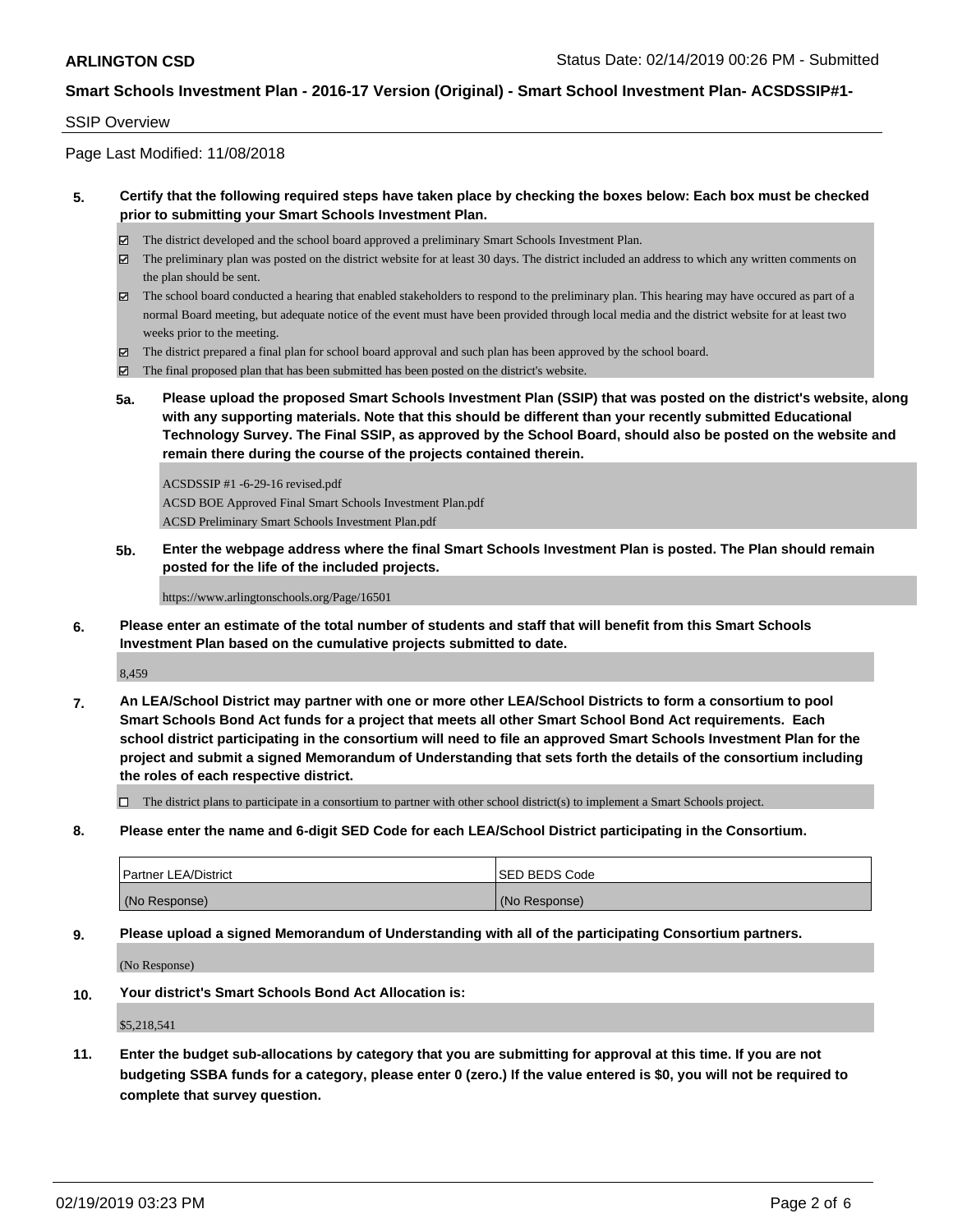# SSIP Overview

Page Last Modified: 11/08/2018

|                                       | Sub-<br>Allocations |
|---------------------------------------|---------------------|
| School Connectivity                   | $\overline{0}$      |
| Connectivity Projects for Communities | $\overline{0}$      |
| <b>Classroom Technology</b>           | $\overline{0}$      |
| Pre-Kindergarten Classrooms           | $\Omega$            |
| Replace Transportable Classrooms      | $\Omega$            |
| High-Tech Security Features           | 350,155             |
| Totals:                               | 350,155             |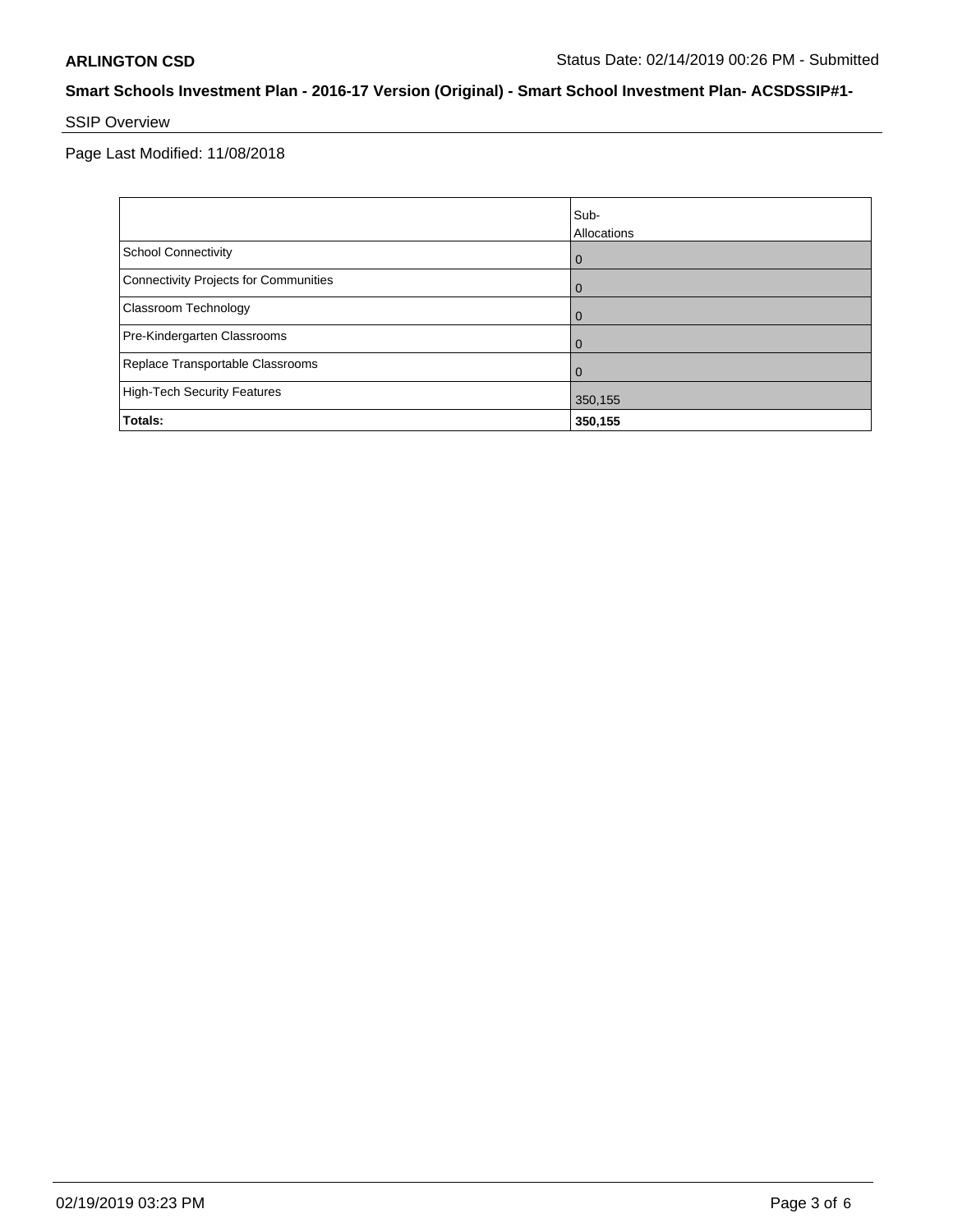#### High-Tech Security Features

### Page Last Modified: 11/08/2018

### **1. Describe how you intend to use Smart Schools Bond Act funds to install high-tech security features in school buildings and on school campuses.**

#### **Question: Describe the need for amendment and what changes will be made.**

The original ACSDSSIP#1 application was constructed and submitted in July 2016. Since the submission period and approval, key hardware components within the scope of the security project have been updated with new models and additional components to fully deploy to the Arlington Central School District buildings. Therefore, this amendment focuses on increases for cabling, video surveillance cameras, DVR servers components, setup/configurations and project management.

**Additions:**

- Additional video surveillance camera types based on locations
- Increase cabling for video surveillance cameras and IP speakers.
- Increase in number of outdoor video surveillance cameras
- Increase in number of indoor video surveillance cameras
- Increase in project management, installation and configuration
- **2. All plans and specifications for the erection, repair, enlargement or remodeling of school buildings in any public school district in the State must be reviewed and approved by the Commissioner. Districts that plan capital projects using their Smart Schools Bond Act funds will undergo a Preliminary Review Process by the Office of Facilities Planning.**

**Please indicate on a separate row each project number given to you by the Office of Facilities Planning.**

Project Number 13-16-01-06-7-999-002 13-16-01-06-7-999-BA1

- **3. Was your project deemed eligible for streamlined Review?**
- 

Yes  $\square$  No

**3a. Districts with streamlined projects must certify that they have reviewed all installations with their licensed architect or engineer of record, and provide that person's name and license number. The licensed professional must review the products and proposed method of installation prior to implementation and review the work during and after completion in order to affirm that the work was code-compliant, if requested.**

By checking this box, you certify that the district has reviewed all installations with a licensed architect or engineer of record.

**4. Include the name and license number of the architect or engineer of record.**

| Name      | License Number |
|-----------|----------------|
| TetraTech | 30484          |

**5. If you have made an allocation for High-Tech Security Features, complete this table.**

**Note that the calculated Total at the bottom of the table must equal the Total allocation for this category that you entered in the SSIP Overview overall budget.**

|                                                      | Sub-Allocation |
|------------------------------------------------------|----------------|
| Capital-Intensive Security Project (Standard Review) |                |
| Electronic Security System                           | 302.105        |
| <b>Entry Control System</b>                          | $\Omega$       |
| Approved Door Hardening Project                      |                |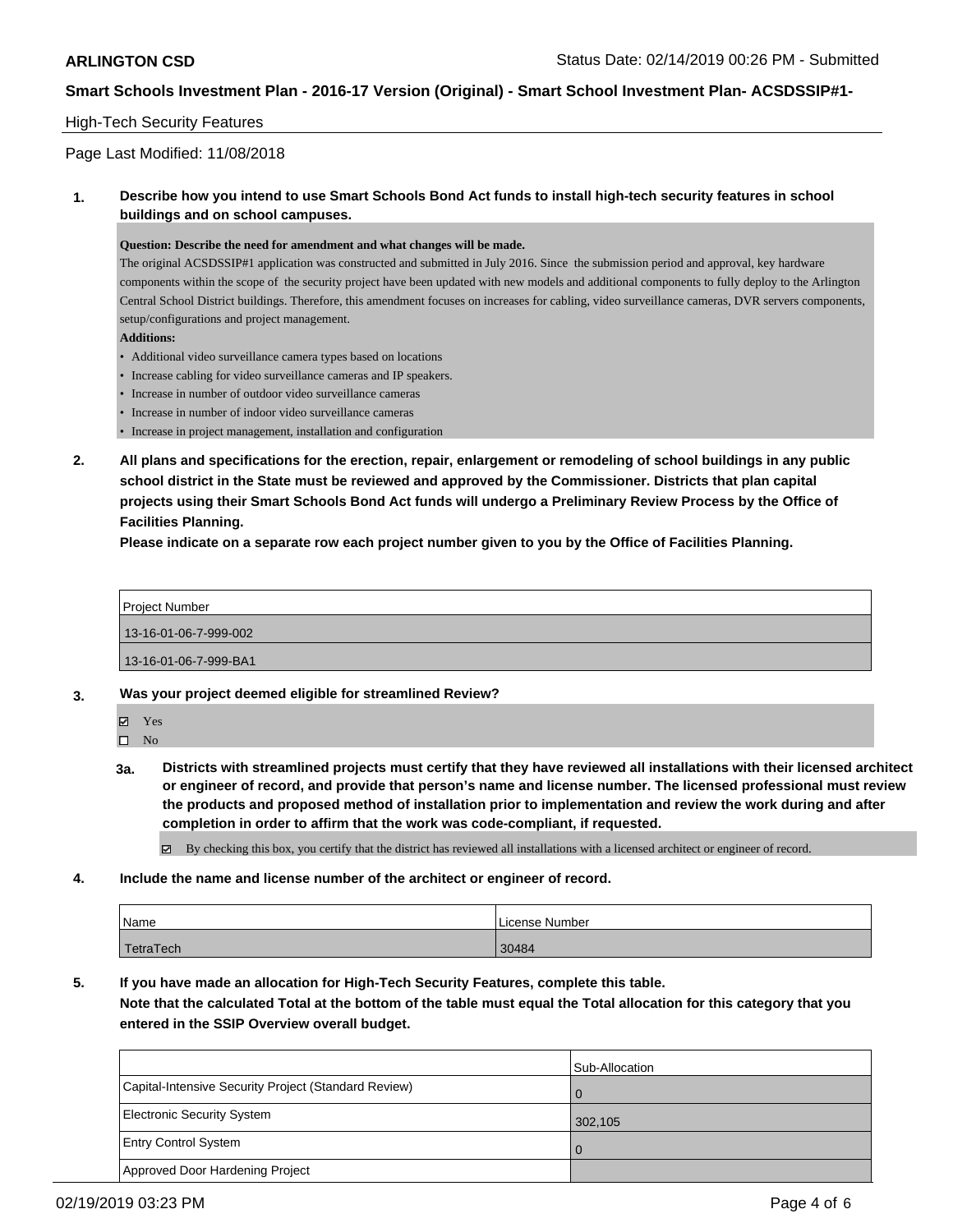# High-Tech Security Features

Page Last Modified: 11/08/2018

|                    | Sub-Allocation |
|--------------------|----------------|
|                    | $\Omega$       |
| <b>Other Costs</b> | 48,050         |
| Totals:            | 350,155        |

**6. Please detail the type, quantity, per unit cost and total cost of the eligible items under each sub-category. This is especially important for any expenditures listed under the "Other" category. All expenditures must be capital-bond eligible to be reimbursed through the SSBA. If you have any questions, please contact us directly through smartschools@nysed.gov.**

**Add rows under each sub-category for additional items, as needed.**

| Select the allowable expenditure<br>type.<br>Repeat to add another item under<br>each type. | Item to be purchased                                                                         | Quantity | Cost per Item | <b>Total Cost</b> |
|---------------------------------------------------------------------------------------------|----------------------------------------------------------------------------------------------|----------|---------------|-------------------|
| <b>Electronic Security System</b>                                                           | Cabling for Security Cameras, IP<br>Phones, IP Speakers, Strobes and<br><b>Panic Alarms</b>  | 389.00   | 37            | 14,393            |
| <b>Electronic Security System</b>                                                           | Installation and Labor costs for Cabling<br>for security cameras, IP Phones, IP<br>Speakers, | 1.00     | 176,508       | 176,508           |
| <b>Electronic Security System</b>                                                           | 24 Port Cat 6 Patch Panel                                                                    | 8.00     | 170           | 1,360             |
| <b>Electronic Security System</b>                                                           | 18AWG 2 Conductor Plenum Rated<br>Cable                                                      | 1.00     | 180           | 180               |
| <b>Other Costs</b>                                                                          | Project Management (SSILI) for Phase<br>I and Phase 2                                        | 310.00   | 155           | 48,050            |
| <b>Electronic Security System</b>                                                           | <b>Hybrid DVR-NVR Server</b>                                                                 | 1.00     | 999           | 999               |
| <b>Electronic Security System</b>                                                           | <b>Rack Mount Case</b>                                                                       | 1.00     | 170           | 170               |
| <b>Electronic Security System</b>                                                           | Digistal Interface 16 Port Board                                                             | 2.00     | 999           | 1,998             |
| <b>Electronic Security System</b>                                                           | Digital Interface Real Time                                                                  | 2.00     | 499           | 898               |
| <b>Electronic Security System</b>                                                           | DVR 32 Channel Support Upgrade                                                               | 1.00     | 499           | 499               |
| <b>Electronic Security System</b>                                                           | Pan Tilt zoom Controller Card                                                                | 1.00     | 299           | 299               |
| <b>Electronic Security System</b>                                                           | <b>1TB Hard Drive</b>                                                                        | 40.00    | 144           | 5,760             |
| <b>Electronic Security System</b>                                                           | Digital Viewing software                                                                     | 2.00     | 99            | 198               |
| <b>Electronic Security System</b>                                                           | Remote Viewing software                                                                      | 2.00     | 99            | 198               |
| <b>Electronic Security System</b>                                                           | <b>Remote Access Configuration</b>                                                           | 1.00     | 99            | 99                |
| <b>Electronic Security System</b>                                                           | <b>DVR Server Configuration</b>                                                              | 1.00     | 129           | 129               |
| <b>Electronic Security System</b>                                                           | <b>EMAP Setup &amp; Configuration</b>                                                        | 1.00     | 249           | 249               |
| <b>Electronic Security System</b>                                                           | Network Connection & Configuration                                                           | 1.00     | 249           | 249               |
| <b>Electronic Security System</b>                                                           | Camera Configuration/Setup/Program                                                           | 103.00   | 49            | 5,047             |
| <b>Electronic Security System</b>                                                           | Exterior 3MP Vandal Dome Camera                                                              | 22.00    | 799           | 17,578            |